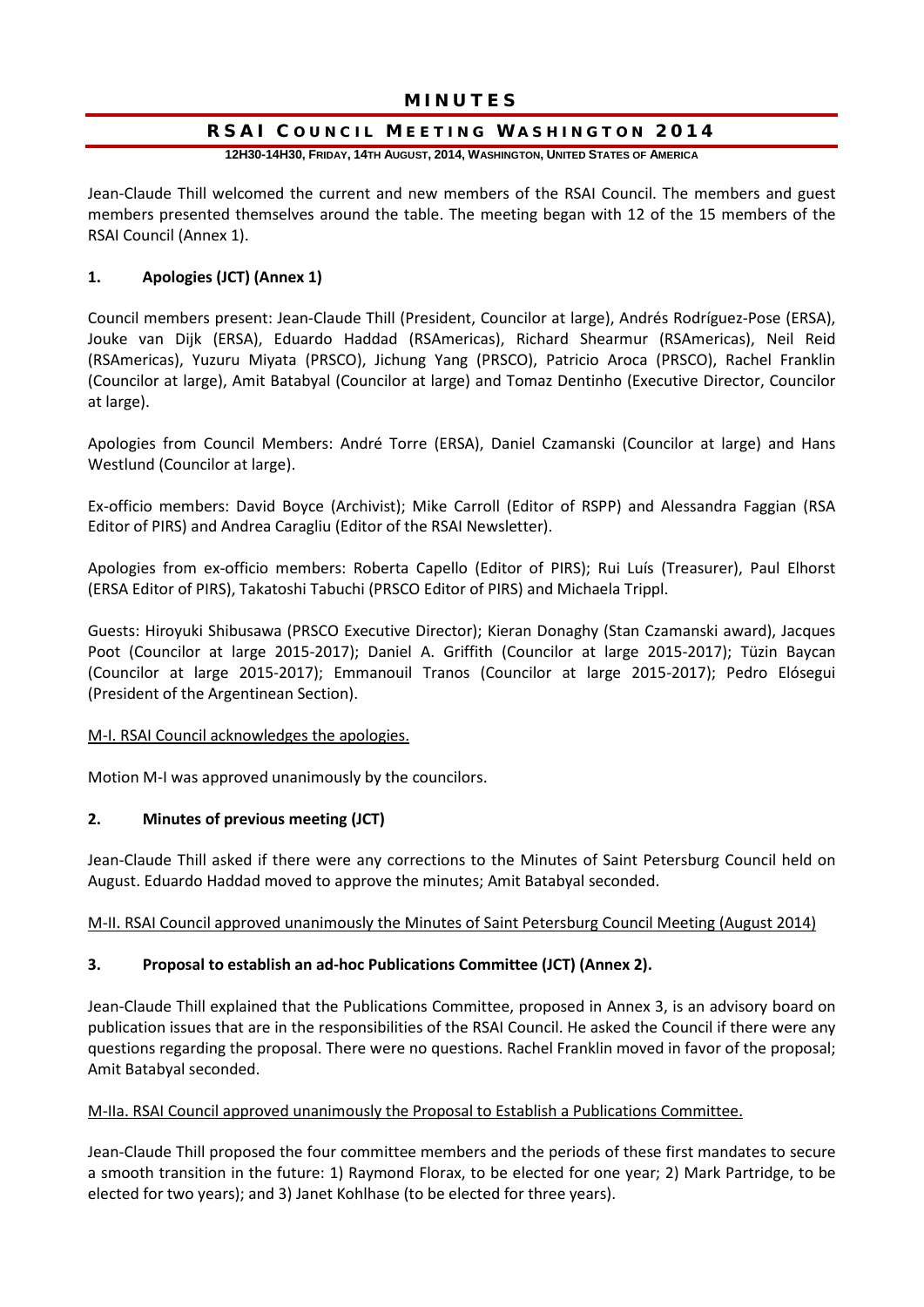M-IIb. RSAI Council approved unanimously the proposed members for the Publications Committee: Raymond Florax (2015); Mark Partridge (2015, 2016) and Janet Kohlhase (2015, 2016, 2017).

Jean-Claude Thill said that he will propose the member of the Council to be part of the Publication Committee and that the Council will decide on this proposal through on-line vote. Jean-Claude Thill proposed afterwards Tüzin Baycan as representative of the Council for three years. Tomaz Dentinho seconded.

M-IIc. RSAI Council vote electronically and unanimously Tüzin Baycan as the Council representative on the Publications Committee (2015, 2016,2017).

# **4. Nomination of Candidates for Councilor at Large 2015-2017 (JCT)**

Jean-Claude Thill reported that, according to the constitution and the by-laws, the proposition of candidates for nomination and election as councilors at large took place according to the established rules. In the RSAI Council of Saint Petersburg in August 2014 there were six candidates approved for four available positions: Amit Batabyal, Budy Resosudarmo, Emmanouil Tranos, Jacques Poot, Daniel Griffith and Tüzin Baycan. The election, organized by RSAI Secretariat, took place through electronic votes from the 15th of September till the 30<sup>th</sup> of September 2014. The results were the following (Figure 1): Amit Batabyal (218), Budy Resosudarmo (189), Daniel Griffith (295), Emmanouil Tranos (314), Jacques Poot (320), and Tzin Baycan (352); there were 475 valid votes and 13 invalid votes, because some members voted more than one time.



Figure 1: Votes for Councillors at Large 2015-2017

M-III. RSAI Council acknowledges unanimously the election of Emmanouil Tranos, Jacques Poot, Daniel Griffith and Tüzin Baycan as councilors at large for the period of 2015-2017.

# **5. Proposal for By Law 7: Treasurer and Financial Officer (Annexes 3 and 4)**

Jean-Claude Thill informed on the need to clarify the roles of the Treasurer in the RSAI by-laws and to designate a Financial Officer that, jointly with the Executive Secretary, has the capacity to run daily bank account operations and book-keeping. He presented the proposal of By Law 7 (Annex 3). Amit Batabyal seconded.

M-IVa. The Proposal for By Law 7: Treasurer and Financial Officer was approved unanimously by the RSAI Council.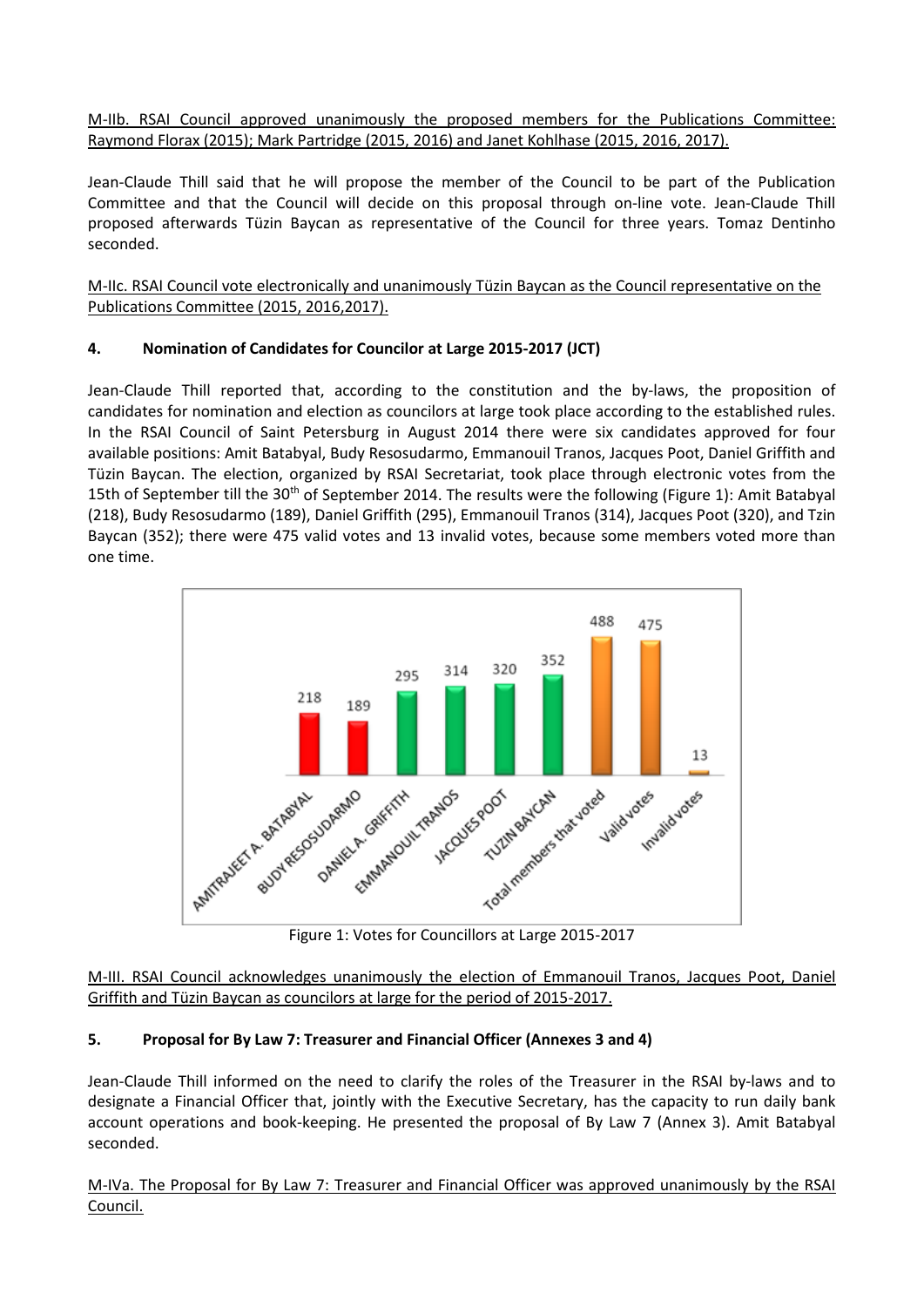Jean-Claude Thill informed that RSAI Council approved in 2011 that the accounts of the association should be audited by an independent auditor; Tomaz Ponce Dentinho said that the cost of this auditor is 1500 Euros per year. Jean-Claude Thill asked the Council if RSAI accounts should continue to be audited, after the clarification of the duties of the Treasurer and the financial committee. Andrés Rodríguez-Pose said that the Treasurer and the Auditor complement each other.

# M-IVb. The RSAI Council decided unanimously that RSAI accounts should continue to be audited by an independent auditor.

Jean-Claude Thill presented the candidate for Treasurer, Francisco Carballo Cruz (CV in Annex 4) and the candidate for Financial Officer, Elisabete Martins (CV in Annex 5); he also informed that the responsibility for the accounts of the Association is the Executive Director. Rachel Franklin seconded the motion.

# M-IVb. The RSAI Council decided unanimously Francisco Carballo Cruz, as Treasurer, and Elisabete Martins as Financial Officer.

# **6. Nomination of the Council representatives in the LRPC (JCT)**

Jean-Claude Thill recalled that according to RSAI Constitution "The membership of the Long Range Planning Committee comprises the Past Presidents of RSAI, plus two members of the Council, appointed by the Council, who are voting members of the LRPC". Jouke Van Dijk reinforced the importance of the links between the Council and the Long Range Planning Committee. Rachel Franklin proposed Jacques Poot, Jean-Claude Thill seconded. Jean-Claude Thill proposed Andrés Rodríguez-Pose, Eduardo Haddad seconded.

M-V. The Council approved unanimously that Jacques Poot and Andrés Rodríguez-Pose as RSAI Council appointed members for the Long Range Planning Committee.

# **7. World Congresses**

Jean-Claude Thill informed that the LRPC reinforces the idea of a World Congress every two years and therefore some decisions should be made by the Council regarding the World Congress of 2016. Andrés Rodríguez-Pose said that there are different views on the World Congress but, for now, there is a firm proposal to have a Congress in Istanbul, Turkey. Tüzin Baycan reinforced that the Turkish Section has had a string of communications with the Ministry of Development and they are very enthusiastic in backing the realization of the RSAI World Congress and will financially support this initiative. Andrés Rodríguez-Pose said that, as Turkey is part of the European Regional Science Association, there will be close collaboration and communication with ERSA in the run-up to the Congress. Jean-Claude Thill suggested that the Congress should be in April. Jouke Van Dijk informed that, for ERSA, there were some concerns on the competition between ERSA and RSAI meetings, but things can go together since the ERSA Congress for 2016 will be in Vienna in August and the RSAI Congress is proposed for Istanbul in April. Jouke Van Dijk highlighted that an agreement had been reached in the interest of Regional Science and of promoting Regional Signs in Turkey and elsewhere. Andrés Rodríguez-Pose informed that the Turkish Section had tripled its membership over the last year. Jichung Yang asked if the World Congress will be every two years. Andrés Rodríguez-Pose said that given previous discussions at the Council the issue will have to be revisited in due course; the only current decision is to hold a 2016 World Congress in Istanbul, Turkey. Jean-Claude Thill reinforced that the motion is only for 2016. He also stressed that, although a number of options had been explored, Istanbul had become since the RSAI Council of Saint Petersburg, a very concrete reality changing the dynamics of the process; finally he reinforced that the motion is supported by the Long Range Planning Committee and asked if there were some more questions. No one replied and Jean-Claude Thill proposed that the RSAI World Congress should take place in Istanbul in 2016; Eduardo Haddad seconded.

M-VI. The Council approved unanimously that the World Congress of 2016 will take place in Istanbul.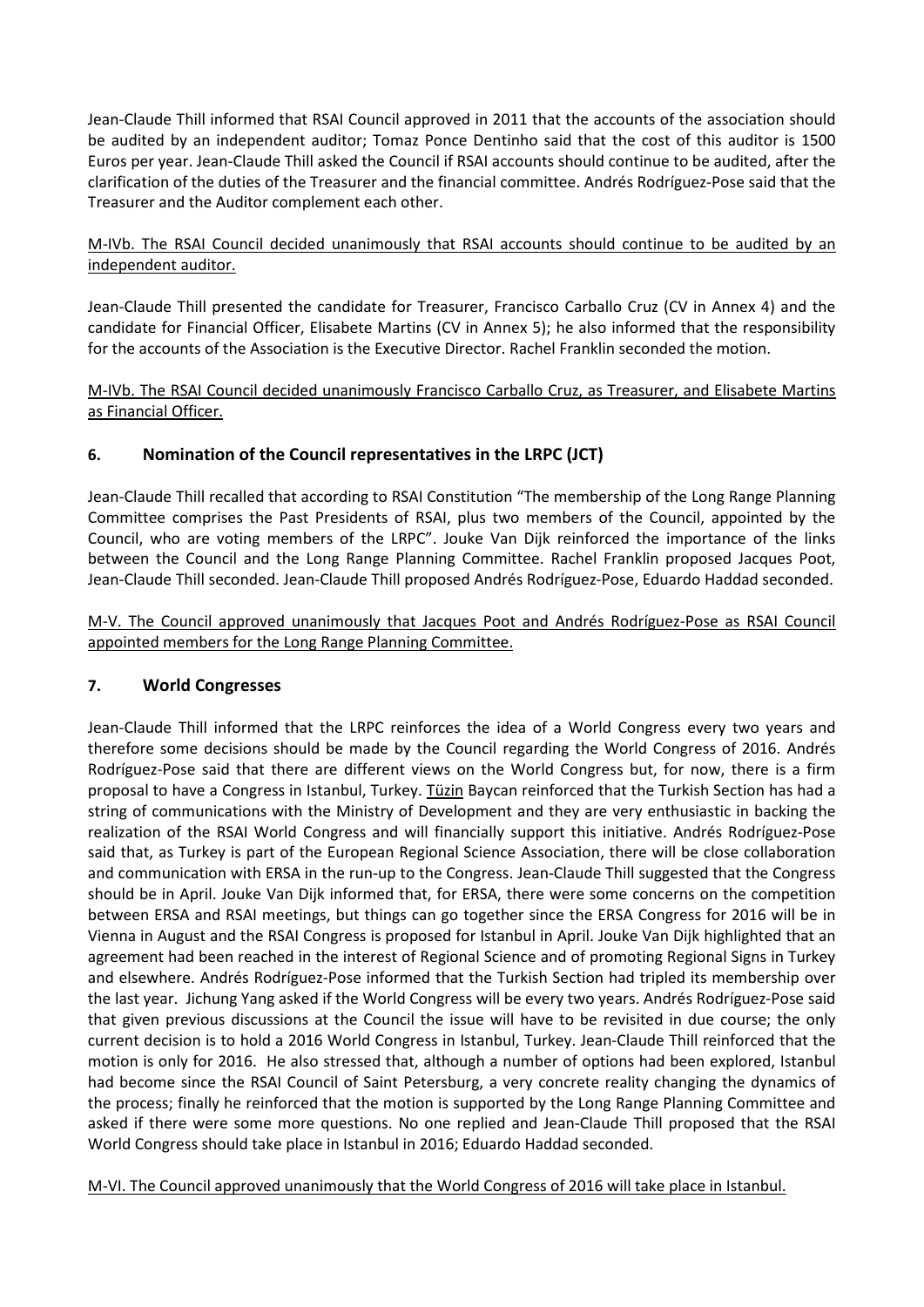# **8. Selection of next RSAI Vice President and President-Elect (Annex 5)**

Jean-Claude Thill requested that Jacques Poot could leave the room for this point of the agenda and asked the Council to look at the Report of the Nomination Committee (Annex 5). He then informed that the Nomination Committee approved by the Council in Saint Petersburg suggested that Jacques Poot would be the next vice-president. Jean-Claude Thill proposed that Jacques Poot should be elected Vice President and President Elect. Neil Reed seconded.

M-VI. The Council approved unanimously Jacques Poot Vice-President and President Elect (2016) and President (2017-2018).

# **9. RSAI Awards**

# **Stan Czamanski Award (Kieran Donaghy)**

Jean-Claude Thill recalled that the Council in Saint Petersburg approved the Stan Czamanski Award and that there should be a committee of three members serving for three years each. Kieran Donaghy recalled that one member will be drawn from Penn's Regional Science Program graduates where Stan Czamanski studied and informed that David Boyce has agreed to serve on the panel for the first term; another member will represent the field of Regional Science at Cornell, where Stan spent most of his academic career, and the proposal is that he will be part of the panel. A third member will represent the RSAI and the proposal is that Rachel Franklin be selected. Kieran Donaghy told that Stan Czamanski was very much interested in problems and finding the methods to solve them. Jean-Claude Thill asked if there were any questions. He moved to support the proposal that David Boyce, Kieran Donaghy and Rachel Franklin be nominated for the Stan Czamanski Committee. Amit Batabyal seconded.

M-VII The Council approved unanimously that the Stan Czamanski Award Committee is composed by David Boyce, Kieran Donaghy and Rachel Franklin

# **RSAI Fellows – motion to confirm a new member of the selection committee (JCT)**

Jean-Claude Thill recalled that there is a need to substitute Dan McMillan on the Fellows selection committee. The motivation and recommendation sent by James LeSage on September 15, 2014 to Jean-Claude and Dan McMillan states that:

"I think we should note the Council that: 1) We felt it is important to have a non-economist since both LeSage and Fingleton are economists; 2) We wanted to involve a relatively new Fellow with the goal of getting younger Fellow involved with the administrative tasks; 3) The Committee now consists of someone from the British Section (Fingleton) and NARSC/RSAI (le Sage) and the new selection (Thill) has been involved with RSAI , NARSC/RSAI and many other administrative duties who can carry out a 3-year term on the revolving committee and provide some continuity. James P. LeSage"

Neil Reid seconded the motion to confirm Jean-Claude Thill as new member of the RSAI Fellows selection committee.

M-VIII The Council approved unanimously the motion to confirm that Jean Claude Thill as a new member of the RSAI Fellows selection committee.

# **Beckmann Award**

Jean-Claude Thill informed the Council that the jury of the Beckman Award composed by Roberta Capello, Antoine Bailly, Masa Fujita and Erik Verhoef selected the paper "Measuring the effects of European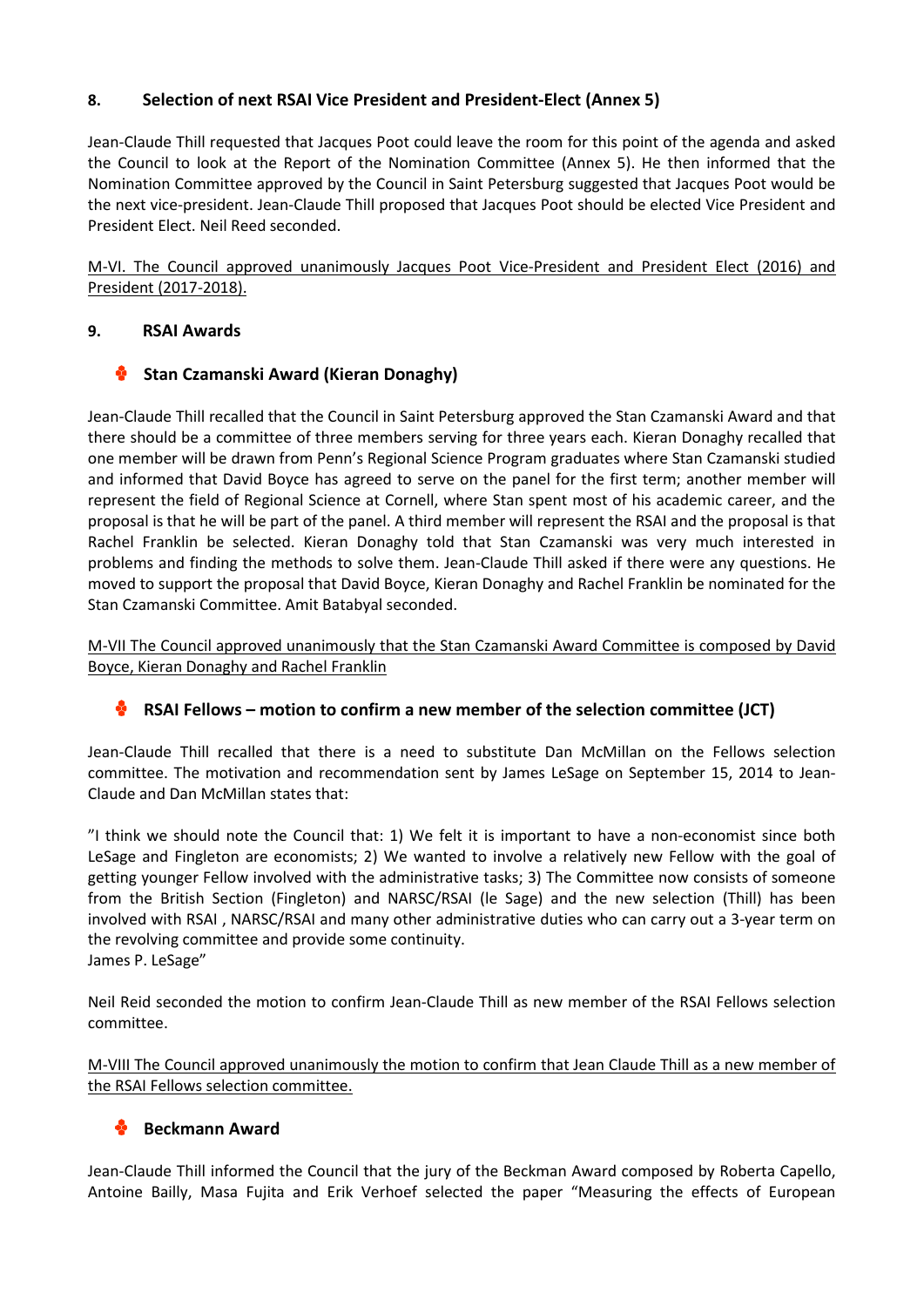Regional Policy on economic growth: A regression discontinuity approach" authored by Guido Pellegrini, from DISS La 'Sapienza' University of Rome; Flavia Terribile, from the Department for Development and Economic Cohesion, Ministry of Economic Development; Ornella Tarola, from DISS La 'Sapienza' University of Rome; Teo Muccigrosso from the National Institute of Statistics (Istat); and Federica Busillo, from the Department for Development and Economic Cohesion, Ministry of Economic Development. The motivation presented by the jury is the following:" Based on the originality of the methodology used to develop a very important topic, and the important results achieved, the jury concluded unanimously that the paper was the best published one in 2013. The paper deals with the assessment of the Regional Policy effects through a non-experimental comparison group method, the regression discontinuity design, and a novel regional dataset for the 1994–2006 period. The paper is an innovative piece of work in the complex field of regional policy evaluation".

M-IX The Council unanimously congratulated the awardees and approved the allocation of the prize.

# **RSAI dissertation competition (JCT)**

Jean-Claude Thill informed the Council that the selection committee composed by Shaoming Cheng, from Florida International University, André Torre, from Agri-Paris Tech and Sandy Dall'erba, from University of Arizona selected the final winner of the RSAI dissertation competition:

Zhenhua Chen, with a dissertation on "Transportation and Regional Output in the Northeast Mega region: A Spatial Econometric CGE Assessment", supervised by Kingsley Haynes from George Mason University.

The other two runner ups were:

Jennifer Cleary with a dissertation on "Cultural Icons and Cash Commodities: The Two-World Story of Australian Bush Foods", supervised by Guy M. Robinson from the University of South Australia, and

Tingyu Zhou with a dissertation on "The Location of New Anchor Stores within Metropolitan Areas" supervised by John M. Clapp from Concordia University

M-X The Council unanimously congratulated the awardees and approved the allocation of the prize.

# **10. Proposal for Budget 2015 (Annex 6) (TPD, ARP)**

Tomaz Ponce Dentinho said that the accounts of RSAI have a good evolution mainly thanks to the good contributions of most of the RSAI sections, with increasing number of members and the improved agreement with Wiley that charges only £1 per subscription fee after 4000 members; therefore there is some margin to take decisions regarding the budget. A first draft of the budget was prepared taking into account the expected revenues, from membership fees and royalties from Wiley; and expected expenditures, with accounting and auditing, with awards, with the publishing activity, and with RSAI Secretariat. Then Andrés Rodríguez-Pose proposed some expenditures with part of the margin left: conference bursaries, joint sponsorship events, support to new sections and autonomous activities.

Andrés Rodríguez-Pose remarked that it is good to have the money to spend in the main goals of the RSAI. He stressed that the RSAI should use these resources in order to a) nurture young talent in Regional Science through the sponsorship of summer institutes, workshops and training programs; and b) foster the formation of regional science networks by facilitating the presence of scholars from certain emerging countries at Regional Science conferences. He announced that it was his intention for those schemes to be implemented from January  $1<sup>st</sup>$  2015.

Neil Reid asked if the workshops proposed are similar to the ones that already occur in NARSC events and that are self-sustained. Andrés Rodríguez-Pose clarified that the supported workshops will be those that will not take place if they are not supported and that there will be guidelines to apply to that support.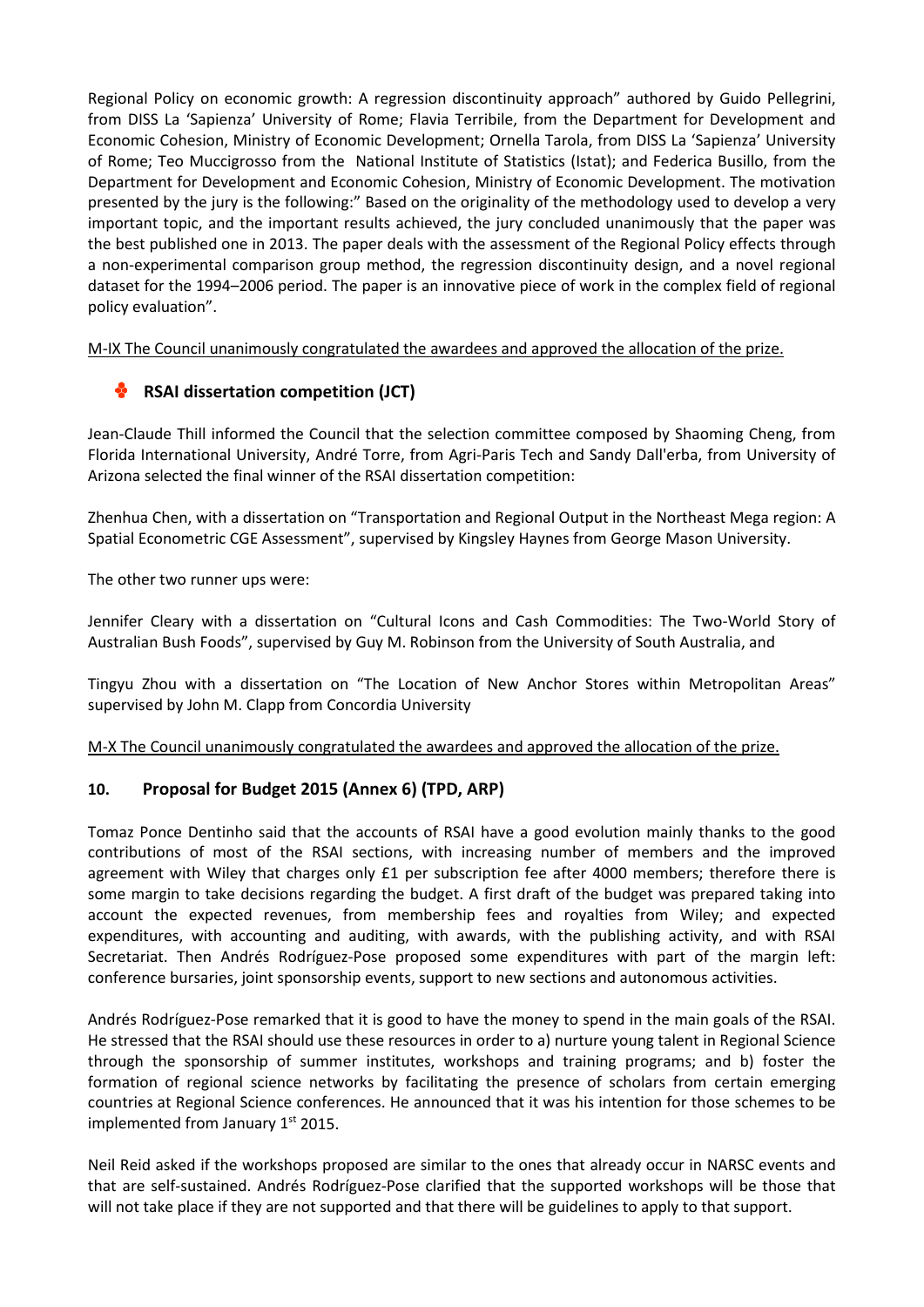Jacques Poot said that RSAI should aim at not having profit; aim to expand but not to profit. Jean-Claude Thill argued that RSAI should promote training. He then proposed the approval of the Budget Proposal for 2015. Eduardo Haddad seconded.

M-X The Council approved unanimously the Budget for 2015.

# **11. RSAI Publications**

# **PiRS (AF)**

Alessandra Faggian in representation of Roberta Capello reported that, regarding the journal Papers in Regional Science, new people were appointed as editors, there are more referees from North America and submissions are stable in America and Europe and increasing in Asia. Alessandra also said that the journal will be only electronic from 2015 onwards and that, as is happening with most of regional science journals, the impact factor went down and the editors want to react on that by promoting special issues and inviting leading researchers. Alexandra informed the Council that rejection rate went up to 90%, many of it in desk rejection to reduce the burden on referees.

# **RSPP – (MC)**

Michael Carroll said that, in which concerns the journal Regional Science Policy and Practice there was an increase in downloads of 53%, that a new special issue organized by Peter Nijkamp will come out soon. Michael also recalled that there will be a Plenary Session with Henry Yeung sponsored by RSPP that will be recorded and put on-line. Finally he said that the editorial board of RSPP will end its term next year and be new team should be in place soon.

# **Archivist - (DB)**

David Boyce explained that RSAI Archives were established in 1979 but it became clear that it would be impossible to maintain regional science archives; the archives are now maintained at Cornell University were most to the webpages of the different regional science association are stored. David Boyce informed the Council that Peter Batey might also begin to work with the archives.

Jean-Claude Thill proposed that Peter Batey will be co-archivist jointly with David Boyce.

M-XI The Council decided unanimously to nominate David Boyce and Peter Batey as co-archivists of Regional Science Association International.

# **12. Sections and Membership**

# **Proposal for the Creation of a Latin American-Caribbean Supra Region of the RSAI (Annex 7)**

Jean-Claude Thill informed the Council that there is a formal proposal (Annex 7) by the RSAI sections from Latin America and the Caribbean to create a Supra National Organization within the RSAI. Patricio Aroca reported that in the 2nd Ibero-American Regional Science Meeting of Belo Horizonte in October 2014 the persons in charge of regional science sections in Latin America and the Caribbean decided to propose a RSAI supra national for the region. Jean-Claude indicated that this is consistent with the long-term vision of RSAI and is supported by the LRPC. He proposed that a formal proposal for the Creation of a Latin American-Caribbean Supra Regional Organization of the RSAI, and implicit restructuring of RSAI, be prepared for a formal decision by the Council at the NARSC congress for November 2015 in Portland. RSAI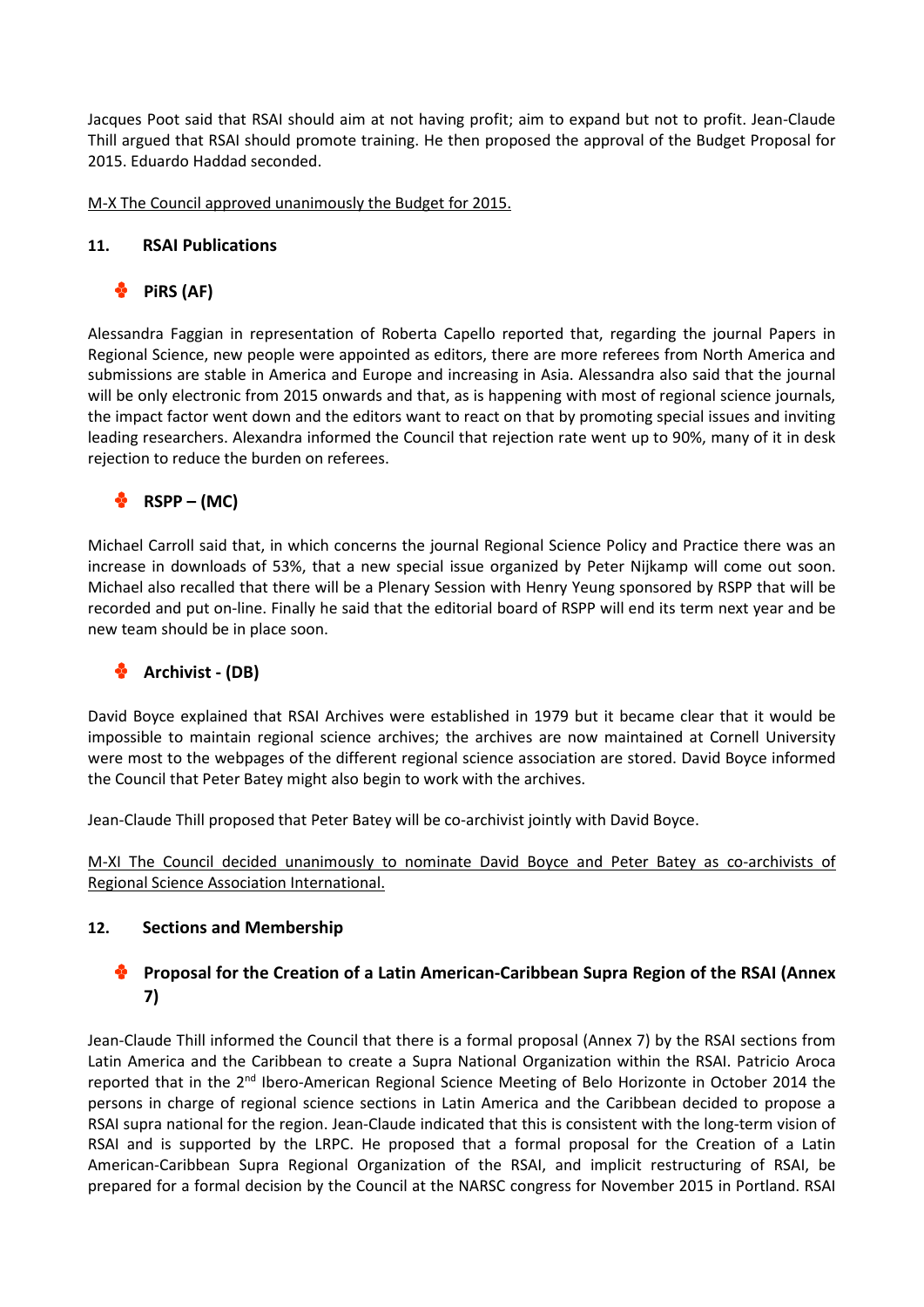Council should appoint an ad hoc Committee to work out the reorganization of the association and associated governance issues.

M-XIV The Council voted unanimously that a formal proposal for the creation of a Latin American-Caribbean Supra Region within RSAI will be prepared for a decision by the Council at the NARSC congress for November 2015 in Portland. Council voted to approve the constitution of an ad hoc Committee chaired by Andrés Rodríguez-Pose and composed of Jouke van Dijk, Neil Reid, Hiroyuki Shibusawa, and Patricio Aroca to work out the detail of the reorganization of the association and related governance issues.

#### **Creation of a RSAI Section in Ecuador (PA)** Ф

Jean-Claude Thill informed Council that the PRSCO Institute took place in Ecuador last July and that a Regional Science Association has been created in Ecuador, and has been approved by PRSCO Council. Jean-Claude proposed that the Regional Science Association of Ecuador, once approved, must be accepted within RSAI. Eduardo Haddad and Patricio Aroca seconded.

M-XIV The Council approved unanimously the creation of a RSAI Section in Ecuador.

# **ERSA updates (JVD)**

Jouke Van Dijk informed Council that after the ERSA Congress in Saint Petersburg in 2014 there will be an ERSA Congress in Lisbon in August 2015 and in Vienna in August 2016. Jouke van Dijk also reported that the Moroccan association has been accepted within ERSA and that ERSA will cooperate with the Moroccan Section to organize a Congress in Morocco.

# **PRSCO updates (PA)**

Patricio Aroca informed the Council that there will be a PRSCO Institute in Viña Del Mar in Chile from the 5<sup>th</sup> till the 8<sup>th</sup> of August 2015.

# **RSAmericas updates (PA)**

Patricio Aroca informed the Council that because of his official responsibilities at Colombia's Banco de la Republica, Jaime Bonet cannot assume the position of President of the Regional Science Association of the Americas. He suggested that Carlos Azzoni from Brazil can represent RSAmericas.

# **Chinese Regional Science (JCT)**

Jean-Claude Thill informed Council that Tomaz Ponce Dentinho and he received an email from Yuyuan Wen, from the Regional Science Association of China (Annex 7) suggesting that: a) Before RSAC to be affiliated with RSAI, the Chinese regional scientists can join RSAI individually; and b) RSAC should be directly affiliated with RSAI like ERSA, NARSA, PRSCO.

Andrés Rodríguez-Pose referred that a meeting had taken place in Saint Petersburg with Professors Sun and Wen where the idea of individual membership for Chinese members was reinforced. Then he said that what we would like to propose is: a) accept individual memberships for Chinese regional scientists; b) accept the Regional Science Association of China as a member of the RSAI, once they apply; c) regarding the creation of a supranational there are some requirements that are not yet fulfilled, such as the existence of different sections, the existence of a large number of members, the organization of conferences on a regular basis). Neil Reid agreed that a supranational implies many sections like there is in NARSC or ERSA. Yoshiro Higano enquired about the potential number of members of a future Chinese section.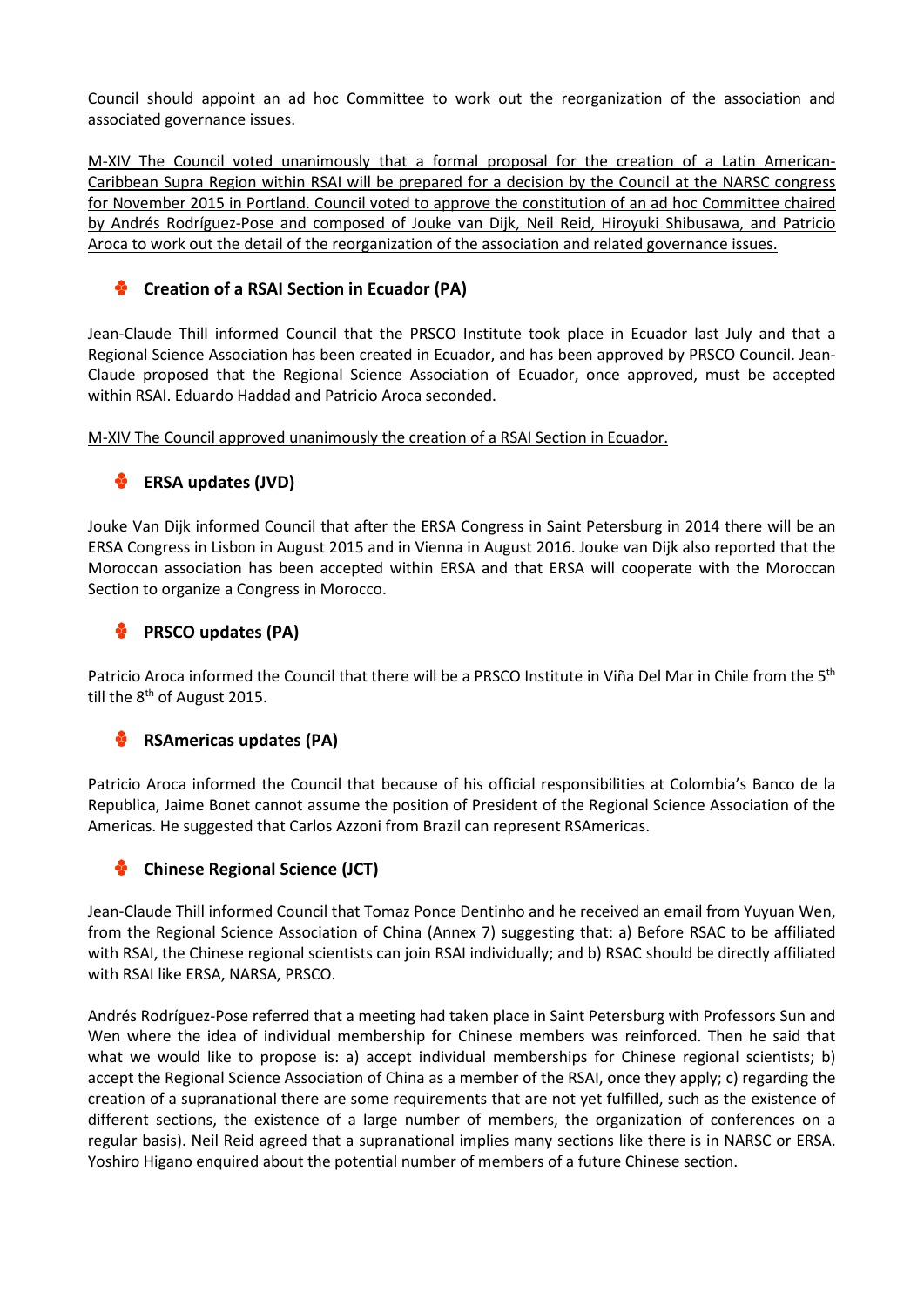Since there was no time to write an answer to reflect the ideas expressed during the Council meeting Jean-Claude Thill and Andres Rodriguez-Pose proposed the following answer to the Regional Science Association of China to be voted on-line:

"RSAI Council held discussions on the points that you brought to our attention regarding deepening the relationship between RSAC and RSAI.

Council strongly supports the earlier proposal made to you to have RSAC members join RSAI on an individual basis on very favorable terms. These are the terms that we offer only to scholars joining RSAI as part of an officially recognized section at a group rate. We urge you to publicize this offer as broadly as possible.

Second, about two years, an invitation was extended to RSAC to seek formal affiliation with RSAI as a national section. Council wishes to reiterate this standing invitation and hopes that this can be accomplished without further delay in the best interest of the growing world community of regional scientists who hope for closer scientific collaboration across national borders.

Therefore, we hope you will pursue a strategy that effectively leads to RSAC's formal affiliation with RSAI as a national section."

M-XIV The Council vote on line with thirteen votes in favor endorsing the answer to RSAC as expressed.

# **13. AOB**

None other issue was raised by councilors and the meeting was adjourned.

# **Date of next meeting (Friday, 28th August, 2015, Lisbon, Portugal)**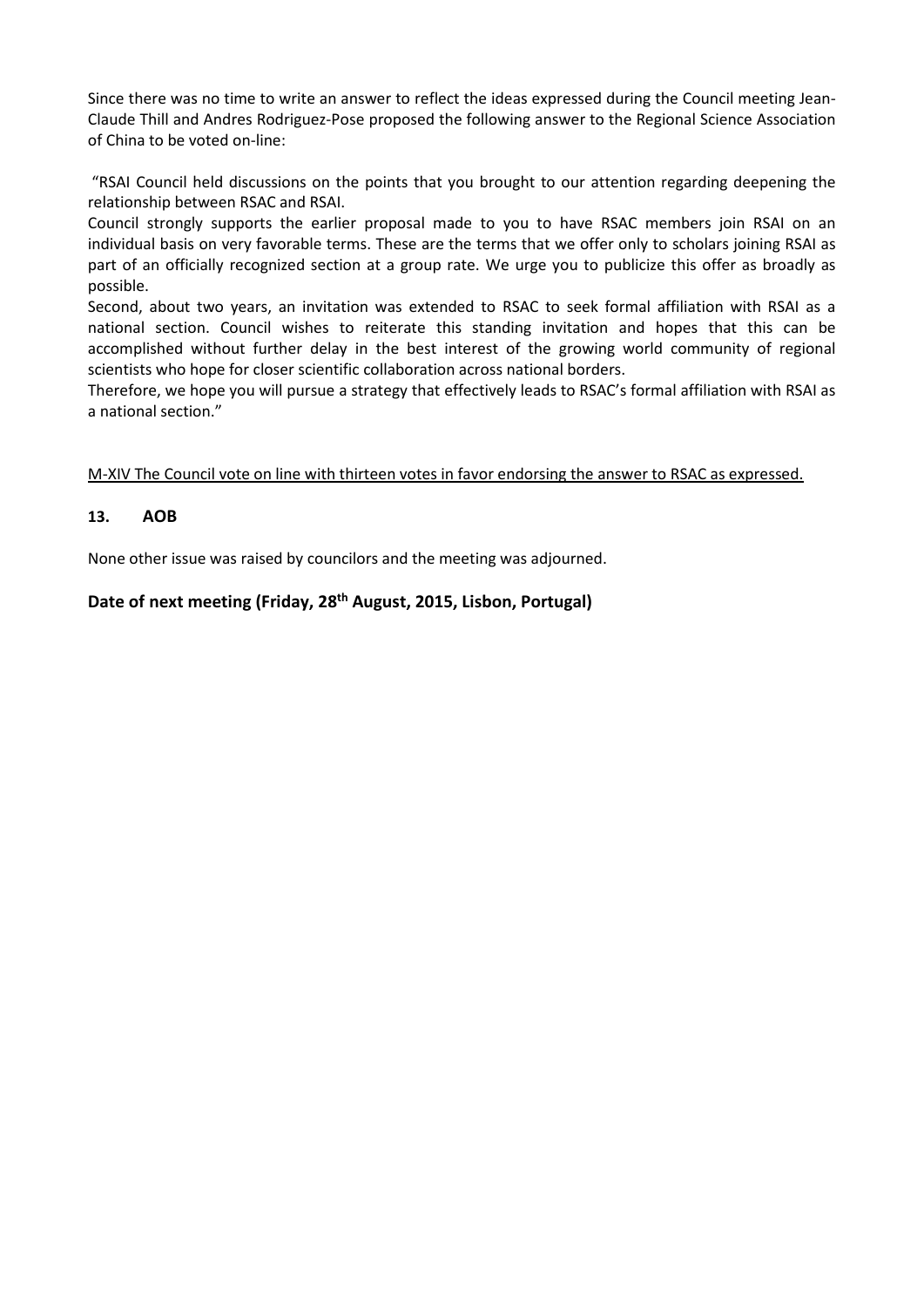# **Annex 1: RSAI Members**

#### **2014 RSAI Members**

|                | Name                   | Member                    | Period    | Email                      | Presences |
|----------------|------------------------|---------------------------|-----------|----------------------------|-----------|
| $\mathbf{1}$   | Jean-Claude Thill      | President                 | 2013-2014 | Jean-Claude.Thill@uncc.edu | Present   |
|                |                        | Vice President            | 2012      |                            |           |
|                |                        | Councilor at large        | 2012-2014 |                            |           |
| $\overline{2}$ | Andres Rodriguez-Pose  | Ersa Representative       | 2013-2015 | a.rodriguez-pose@lse.ac.uk | Present   |
|                |                        | Vice - President          | 2014      |                            |           |
| 3              | Jouke van Dijk         | Ersa Representative       | 2012-2014 | Jouke.van.Dijk@rug.nl      | Present   |
|                |                        |                           | 2009-2011 |                            |           |
| 4              | Andre Torre            | Ersa Representative       | 2014-2016 | andre.torre@wanadoo.fr     | Absent    |
| 5              | Jichung Yang           | Prsco Representative      | 2013-2014 | jcyang@snu.ac.kr;          | Present   |
| 6              | Patrício Aroca         | Prsco Representative      | 2012-2014 | paroca@ucn.cl              | Present   |
|                |                        |                           | 2009-2011 |                            |           |
| $\overline{7}$ | Yuzuru Miyata          | Prsco Representative      | 2014-2016 | miyata@ace.tut.ac.jp       | Present   |
| 8              | Eduardo Haddad         | <b>RSA Representative</b> | 2012-2014 | ehaddad@usp.br             | Present   |
|                |                        |                           | 2009-2011 |                            |           |
| 9              | Neil Reid              | <b>RSA Representative</b> | 2012-2014 | neil.reid@utoledo.edu      | Present   |
| 10             | <b>Richard Sheamur</b> | <b>RSA Representative</b> | 2013-2015 | Richard.shearmur@mcgill.ca | Present   |
| 11             | Amit Batabyal          | Councilor at large        | 2012-2014 | aabgsh@rit.edu             | Present   |
| 12             | Rachel Franklin        | Councilor at large        | 2012-2014 | rachel franklin@brown.edu  | Present   |
| 13             | Daniel Czamanski       | Councilor at large        | 2012-2014 | danny@czamanski.com        | Absent    |
| 14             | Hans Westlund          | Councilor at large        | 2014-2016 | hans.westlund@abe.kth.se   | Absent    |
| 15             | Tomaz Dentinho         | <b>Executive Director</b> | 2011-2013 | tomazdentinho@uac.pt       | Present   |
|                |                        | Ersa Representative       | 2010-2012 |                            |           |
|                |                        | Councilor at large        | 2013-2015 |                            |           |

# **2014 RSAI Ex-Oficcio Members**

| Roberta Capello         | Editor of PIRS & IPPresident | 2009-2010 | roberta.capello@polimi.it    | Absent  |
|-------------------------|------------------------------|-----------|------------------------------|---------|
| David Boyce             | Archivist                    |           | d-boyce@northwestern.edu     | Present |
| Rui Luis<br>Ex-Treasure |                              |           | rdgluis@uac.pt               | Absent  |
| Eduardo Haddad          | <b>Book Review Editor</b>    |           | ehaddad@usp.br               | Present |
| M.Carroll               | Editor RSPP                  |           | mcarrol@bgsu.edu             | Present |
| Alessandra Faggian      | <b>RSA Editor of PIRS</b>    |           | faggian.1@osu.edu            | Present |
| J. Paul Elhorst         | <b>ERSA Editor of PIRS</b>   |           | J.P.Elhorst@rug.nl           | Absent  |
| Michaela Trippl         | <b>ERSA Editor of PIRS</b>   |           | michaela.trippl@circle.lu.se | Absent  |
| Takatoshi Tabuchi       | PRSCO Editor of PIRS         |           | ttabuchi@e.u-tokyo.ac.jp     | Absent  |

#### **2013 RSAI Invited Members**

| Andrea Caragliu                                 | Newsletter Editor        |           | andrea.caragliu@polimi.it | Present |
|-------------------------------------------------|--------------------------|-----------|---------------------------|---------|
| Newsletter Editor<br>Graham Clarke              |                          |           | G.P.Clarke@leeds.ac.uk    | Present |
| <b>ERSA Executive D</b><br><b>Richard Kelly</b> |                          |           | richard.kelly@ersa.org    | Absent  |
| Hirovuki Shibusawa                              | <b>PRSCO Executive D</b> |           | hiro-shibu@tut.jp         | Present |
| Neil Reid                                       | <b>RSA Executive D</b>   |           | neil.reid@utoledo.edu     | Present |
| Jacques Poot                                    | Councilor at large       | 2015-2017 | jpoot@waikato.ac.nz       | Present |
| Daniel A. Griffith                              | Councilor at large       | 2015-2017 | dagriffith@utdallas.edu   | Present |
| Tüzin Baycan                                    | Councilor at large       | 2015-2017 | tbaycan@itu.edu.tr        | Present |
| <b>Emanouil Tranos</b>                          | Councilor at large       | 2015-2017 | e.tranos@bham.ac.uk       | Present |

### **LRPC Members**

| Peter Nijkamp         | President                | 1991 - 1992 | pnijkamp@feweb.vu.nl             | Absent  |
|-----------------------|--------------------------|-------------|----------------------------------|---------|
| Lay J. Gibson         | President                | 1993-1994   | ligibson@ag.arizona.edu          | Absent  |
| Kingsley E. Haynes    | President                | 1995-1996   | khaynes@gmu.edu                  | Absent  |
| Peter W. J. Batey     | President                | 1997-1998   | pwjbatey@liv.ac.uk               | Absent  |
| H.Khono               | President                | 1999-2000   |                                  | Absent  |
| Geoffrey J.D. Hewings | President                | 2001-2002   | hewings@uiuc.edu                 | Absent  |
| Antoine Bailly        | President                | 2003-2004   | antoine.bailly@unige.ch          | Absent  |
| Robert J. Stimson     | President                | 2005-2006   | rstimson@unimelb.edu.au.         | Absent  |
| Roger R. Stough       | President                | 2007-2008   | rstough@gmu.edu                  | Absent  |
| Roberta Capello       | President                | 2009-2010   | roberta.capello@polimi.it        | Absent  |
| Yoshiro Higano        | President                | 2011-2012   | higano@jsrsai.envr.tsukuba.ac.jp | Present |
| Jean-Claude Thill     | President Council Member | 2013-2014   | Jean-Claude.Thill@uncc.edu       | Present |
| Jouke van Dijk        | Council Member           | 2012-2014   | Jouke.van.Dijk@rug.nl            | Present |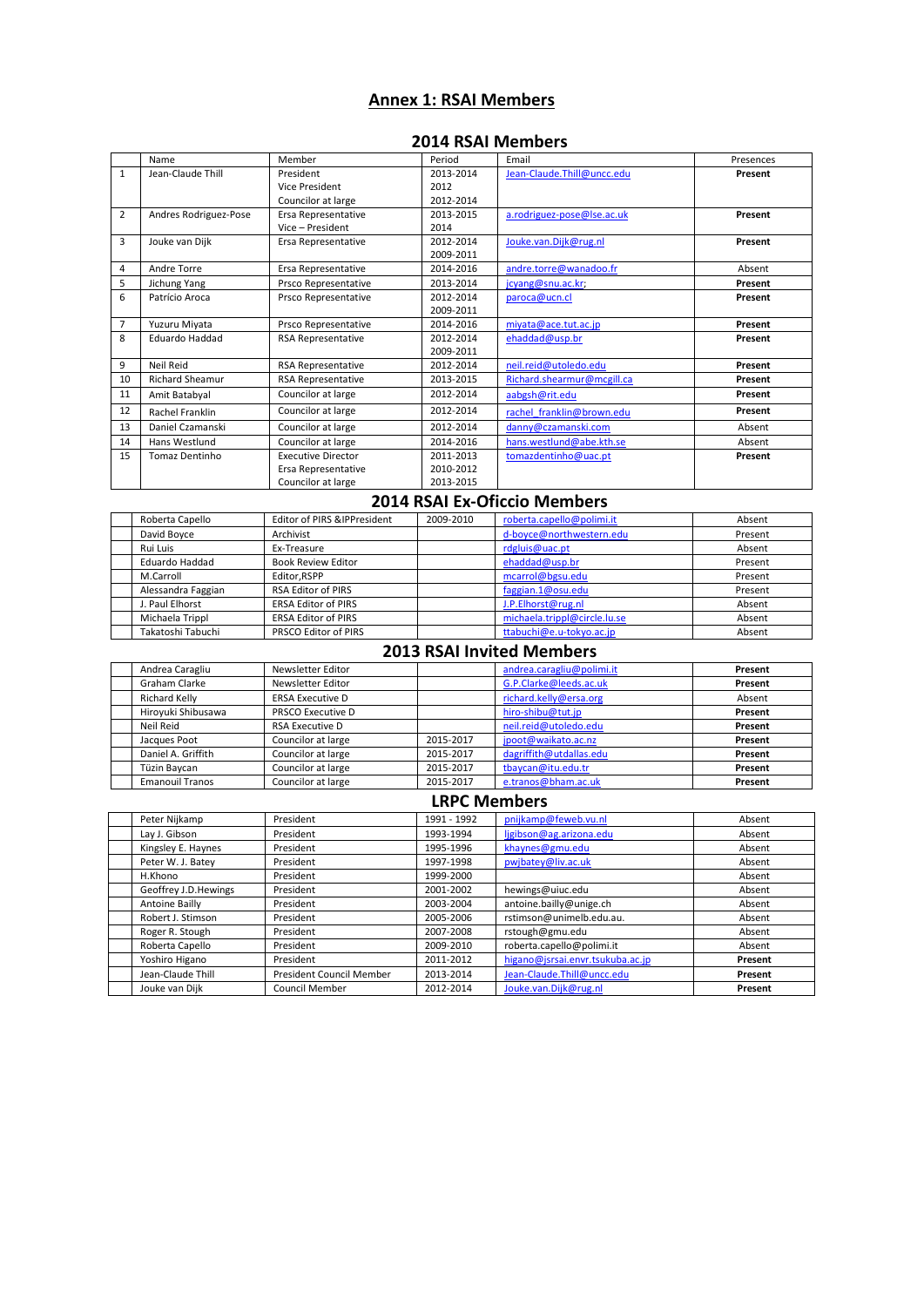# **Annex 2: Proposal to Establish a Publications Committee**

# Motivation.

Publishing is one of the most important activities of RSAI. Yes, our approach to providing this service to our community of 4500 members is rather ad hoc. Many associations of size similar to ours have a Publications Committee. Currently oversight over publication activities is provided by the President and the Executive Director. Dedicated focus on Publications is essential to increasing our efficacy. A Publications Committee will strengthen our governance structure.

# Establishment of a Publications Committee is proposed with the following considerations.

- 1. The Committee is advisory to RSAI Council and RSAI President.
- 2. The Committee is composed of four members: three (3) Committee members are not voting members of RSAI Council at any time during their tenure on the Committee, and one (1) member must be RSAI Councilor. All members are appointed by Council. The first set of Committee members external to Council will be appointed for terms of 1, 2, and 3 years, respectively. Subsequent terms are of 3 years. Members can serve no more than 3 consecutive terms. The sole Committee member who also sits on Council as a voting member will preferably have editorial experience; the term of office of this member ends when the member leaves Council.
- 3. Members of the Publications Committee who are not voting members of RSAI Council are ex officio members of this body.
- 4. The Publications Committee reports regularly to Council on its activities.
- 5. Responsibilities: The committee advises the RSAI council on policies regarding all official publications of RSAI (including PiRS, RSPP, Newsletter, and others); provides oversight and support for these official publications on issues ranging from publication style and format to the various sources and levels of financial support to editorial teams; clarifies the purposes of the RSAI publications for the membership; serves as a constructive critic for publication editors; serves as liaison between RSAI and the publisher, including on matters of negotiations of contracts, level of services, etc; reviews the operation and operational performance of RSAI editors; and leads appointment and reappointment of editorial teams.

# **Annex 3: By-law 7: Treasurer and Financial Officer**

The Treasurer will be jointly responsible with the Executive Director for the finances of the RSAI. The tasks of the Treasurer include periodically overseeing the finances of the RSAI and reporting to Council and to the Council's standing Finance Committee about the financial situation of the Association.

The Treasure should be independent from the President and the Executive Director and will have access to all accounts of the Association, its budgets, and financial documents. S/he will participate in the steering of the Association's financial policies and will serve as a non-voting member of the Financial Committee.

The Executive Director may be assisted by a Financial Officer with capacity to run daily bank account operations and book-keeping. The Financial Officer and the Executive Director will provide the Treasurer with access to the Association's accounts, as well as all the necessary financial information in order to allow him or her to report to Council**.**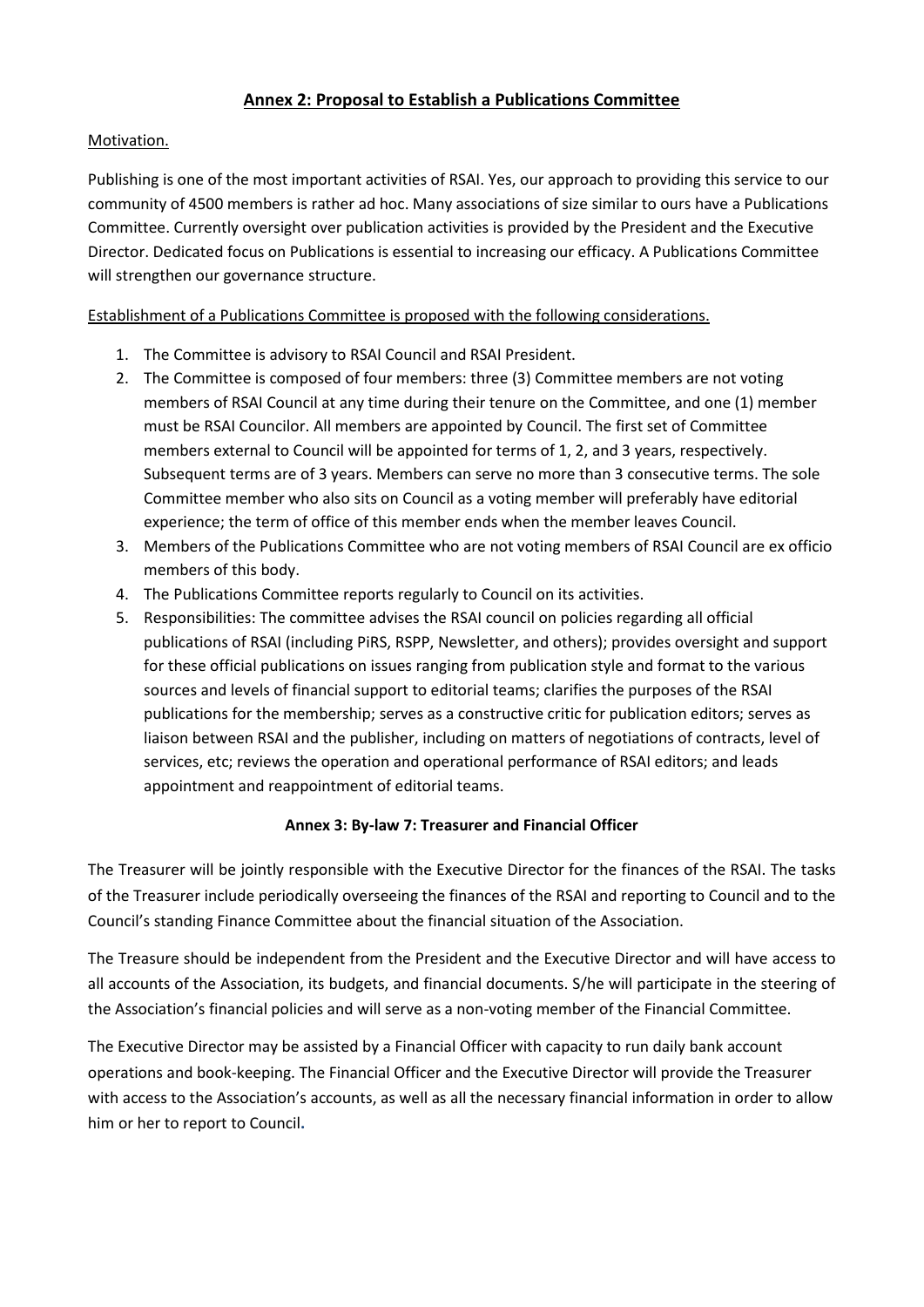#### **Annex 4: Proposal for Treasurer and Financial Officer**

#### **Proposal for Treasurer: Francisco Carballo-Cruz**



**Francisco Carballo-Cruz** holds a DPhil from the University of Oxford with a thesis in the area of Transport Economics. He has an MSc in Industrial Economics from the University of Minho (Portugal) and Bachelors in Economics and in Management from the University of Santiago de Compostela (Spain). He is currently professor of economics at the University of Minho (Portugal) and researcher at the Economic Policies Research Centre (NIPE). He teaches in the areas of Public Economics, Regional Economics and Program Evaluation and Public Policy. He is the former Deputy Director of the Economics Department (two terms) and the former Director of the MSc in International Business (3 terms). Currently, coordinates the Advanced Programme in International Management at the UMinho Exec. His research is focused on Transport Economics, Public Finance and Regional Economics; he has published several scientific and professional articles in those areas. At present, he is the principal investigator of

a research project funded by the European Social Fund – Operational Programme of Technical Assistance untitled: "The German System of Dual Vocational Training: Determination of Barriers and Potentialities and Potential Incorporation into the Portuguese Training System". He is also coordinating a European Project of Transference of Good Practices so-called: "DualTrain – Building a Sustainable Approach to the Dual Vocational Training System in Portugal, Spain and Germany". He also co-coordinates a consultancy project on "Entrepreneurship and Economic Development in Low Density Areas in Portugal" for the EDP Foundation. He co-coordinated the evaluation team of the study on the "Economic Impacts of Guimarães 2012 – European Capital of Culture", and the team for evaluating the "Economic and Social Impacts of the European Youth Capital 2012". He will coordinate the evaluation studies of the European Youth Capital in 2015 and 2016. In 2013 and 2014, Francisco participated as a team member in a study on "Territorial Cooperation and Culture", funded by the Portuguese Government. In 2011 and 2012, he co-coordinated a European Project of Technology Transfer so-called EntreExplorer. He also participated in the team that prepared the study for the "Evaluation of the main achievements of Cohesion Policy Programmes and Projects over the Longer Term in 15 Selected Regions" for the DG Regio. He was the principal investigator of a research project funded by the Foundation for Science and Technology (Portugal), entitled "Economic Evaluation of the SCUT program: validation, renegotiation and policy recommendations." In recent years, he participated in several teams and, in some cases, coordinated assessment studies on public policies and programmes for several public bodies in Portugal. He also integrated a number of working groups for policy analysis and formulation of regional strategies. Recently, he participated in some working groups set up by the Portuguese Regional Governments to define investment priorities and carry out ex-ante evaluations of Regional Operational Programmes. He is a member of the Steering and Executive Councils of the Cross-Border EURES Galicia-North of Portugal. He is a member of the Board of the Portuguese Association for Regional Development (APDR) and belongs to the European Organising Committee (EOC) of the European Regional Science Association (ERSA). He is a member of the Board of TecMinho – University-Enterprise Technology Transfer of the University of Minho.

#### **Proposal for Financial Officer: Elisabete Martins**



**Elisabete Martins** has a Licensed Degree in Nature Management and Conservation (2007) and a Post-Graduation in Environmental Engineering from the University of the Azores (2009). She worked in research projects at the Cabinet for Sustainable Regional Development of the Azores University and, since 2009, she works, to the Portuguese Section of the Regional Science Association International (APDR – Associação Portuguesa para o Desenvolvimento Regional) supporting the organization of scientific events (five per year), project management and the running of the association. Since July 2011 she has been more involved in the support of the secretariat RSAI, as webmaster and membership enrolment. Since December 2013 she is the Editorial assistant to the Editorial Office of Papers in Regional Science.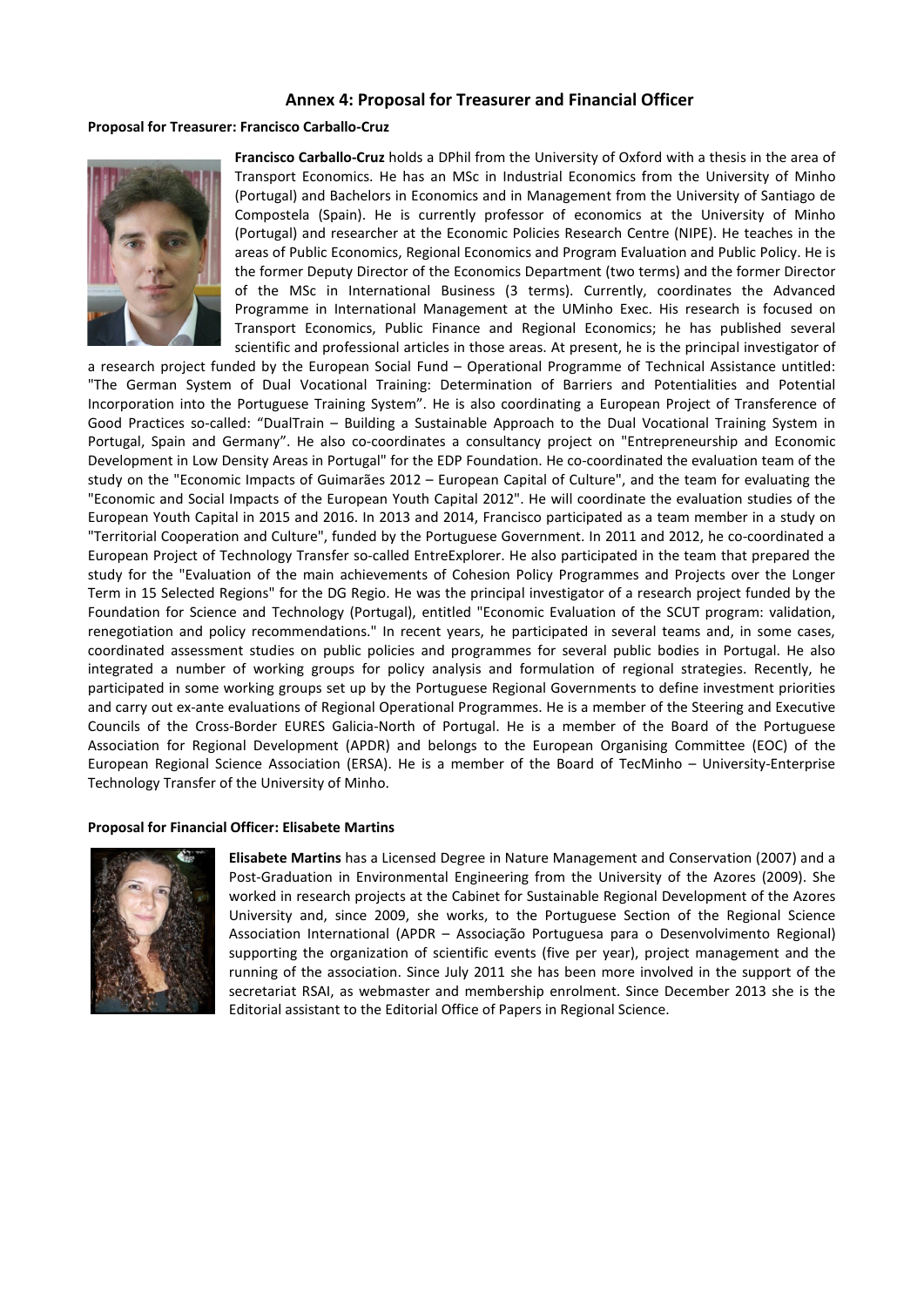### **Annex 5: Report of the Nomination Committee for Vice President**

By Jean Claude Thill, Chair

- 1. The Nomination Committee was organized and members were approved by the RSAI Council at Saint Petersburg Council meeting. President Jean Claude Thill chairs the 7 member committee.
- 2. An open "Call for nominations for the position of Vice-President and Presidente Elected of RSAI was made on September 16<sup>th</sup>, 2012, through delivery of RSAI News by the RSAI Secretariat via email to members of RSAI in good standing. The deadline for the application was October  $5<sup>th</sup>$ , 2015.
- 3. In parallel with the above item 2, following traditional practice of the committee, members of the committee also sounded possible candidates and solicited possible nominations.
- 4. As a result, the chair and the committee received 3 nominations.
- 5. Committee chair started to make contact with possible candidates. They were informed that they were on the Committee's short list from which a recommendation would be made to RSAI Council (and LRPC). The Chair confirmed each nominee's acceptance of the nomination and his/her willingness and availability (especially finance and sharing of working time with primary obligation) to serve as Vice-President (2016) and President (2017-2018).
- 6. One of them declined the nomination
- 7. Chair requested additional information from the remaining nominees (Form in appendix 1) to the two remaining candidates to be completed and returned to Chair. This process and form intended to gather further information of each candidate were approved by the Nominations Commiteee. Also, all committee members confirmed confidentiality conditions following the established tradition of the committee what he/she has and will have known through discussion and communication among the committee members".
- 8. Chair delivered the Forms completed by the two candidates to the committee members via email, and moved to start submission of discussion and communication among committee members via email of submission on the merit of each nominee.
- 9. Chair moved to end discussion and called for a vote. All members of the Committee responded to two questions: 1. Are both candidates qualified to serve as RSAI VP and Presidente Elected in 2016; 2. Who is your top candidate: 'A' or 'B'?
- 10. All members of the committee responded to the two questions. The committee unanimously regards the two candidates as being qualified and experienced to serve as RSAI Vice-President and President elected. Also, unanimously the Nominations Committee voted to recommend Jacque Poot as nominee for Vice-President and President Elected (2016) and President (2017-2018). The Nominations Committee feels that RSAI is fortunate to have two fine candidates for this position and is delighted to be able to make this recommendation to RSAI Council.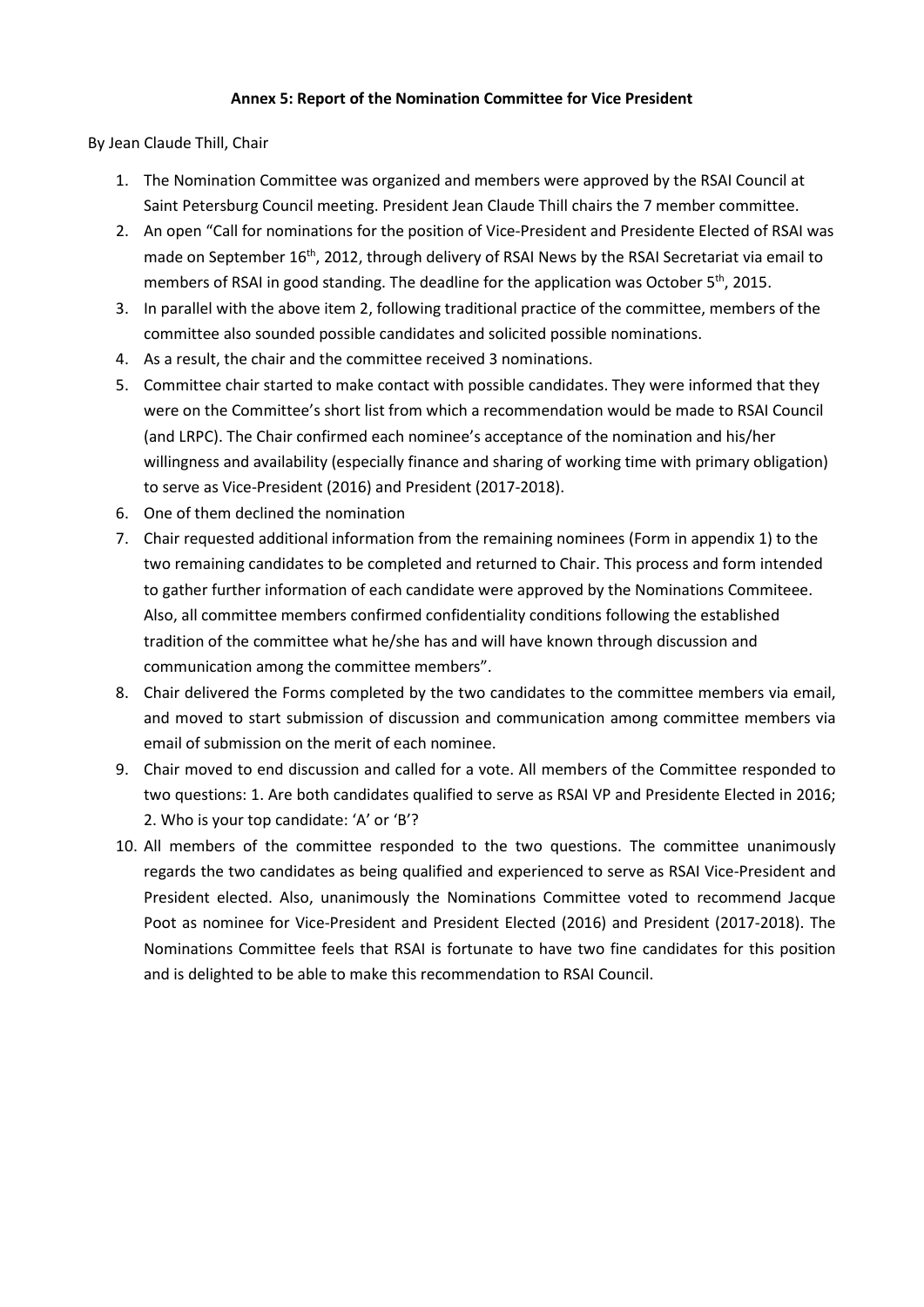

# **Annex 6: Proposal of the Budget for RSAI 2015**

# **Sections and Membership**

| <b>Section</b>                       | Updated (06-08-2014)<br><b>Membership Year</b> | <b>Number of Members</b> |
|--------------------------------------|------------------------------------------------|--------------------------|
| <b>ARGENTINA SECTION</b>             | <b>NEW</b>                                     | 0                        |
| <b>ARSC SECTION</b>                  | 2014                                           | 120                      |
| <b>AUSTRALIA/NEW ZEALAND SECTION</b> | 2014                                           | 43                       |
| <b>BANGLADESH SECTION</b>            | <b>NEW</b>                                     | 0                        |
| <b>BRAZIL SECTION</b>                | 2014                                           | 120                      |
| <b>CHILEAN SECTION</b>               | 2014                                           | 52                       |
| <b>COLOMBIAN SECTION</b>             | 2014                                           | 34                       |
| <b>CROATIAN SECTION</b>              | 2014                                           | 39                       |
| <b>DUTCH SECTION</b>                 | 2014                                           | 150                      |
| <b>ERSA SECTION</b>                  | 2013                                           | $\overline{\phantom{a}}$ |
| <b>FRENCH SECTION</b>                | 2014                                           | 171                      |
| <b>GERMAN SECTION</b>                | 2014                                           | 250                      |
| <b>GREEK SECTION</b>                 | 2014                                           | 48                       |
| <b>HUNGARIAN SECTION</b>             | 2014                                           | 17                       |
| <b>INDIAN SECTION</b>                | <b>NEW</b>                                     | 0                        |
| <b>INDIVIDUAL</b>                    | 2014                                           | 66                       |
| <b>INDONESIAN SECTION</b>            | 2014                                           | 25                       |
| <b>ISRAEL SECTION</b>                | 2014                                           | 24                       |
| <b>ITALIAN SECTION</b>               | 2014                                           | 175                      |
| <b>JAPANESE SECTION</b>              | 2014                                           | 773                      |
| <b>KOREAN SECTION</b>                | 2013                                           | $\mathcal{L}$            |
| <b>LITHUANIA SECTION (Baltic)</b>    | 2013                                           | <b>With ERSA</b>         |
| <b>MALAYSIAN SECTION</b>             | <b>NEW</b>                                     | 0                        |
| <b>MEXICAN SECTION</b>               | 2014                                           | 125                      |
| <b>MOROCCAN SECTION</b>              | <b>NEW</b>                                     | 0                        |
| <b>NARSC SECTION</b>                 | 2014                                           | 1031                     |
| <b>NORDIC SECTION</b>                | 2013                                           | $\overline{a}$           |
| <b>POLISH SECTION</b>                | 2014                                           | 47                       |
| <b>PORTUGESE SECTION</b>             | 2014                                           | 146                      |
| <b>ROMANIAN SECTION</b>              | 2014                                           | 67                       |
| <b>RSAI LIFE TIME MEMBERS</b>        | 2014                                           | 17                       |
| <b>RUSSIAN SECTION</b>               | <b>NEW</b>                                     | $\overline{\phantom{a}}$ |
| <b>SLOVAK SECTION</b>                | 2014                                           | 75                       |
| <b>SPANISH SECTION</b>               | 2014                                           | 426                      |
| <b>TAIWAN SECTION</b>                | 2014                                           | 102                      |
| <b>TURKISH SECTION</b>               | 2014                                           | 107                      |
| UK & IRELAND SECTION                 | 2014                                           | 83                       |
| <b>TOTAL</b>                         | 4333                                           |                          |

#### **Legend:**

| Everything ok | l Sent list for 2014, but do l | Last list was 2013 | New sections never sent |
|---------------|--------------------------------|--------------------|-------------------------|
|               | not paid the invoice yet       |                    | l list of members       |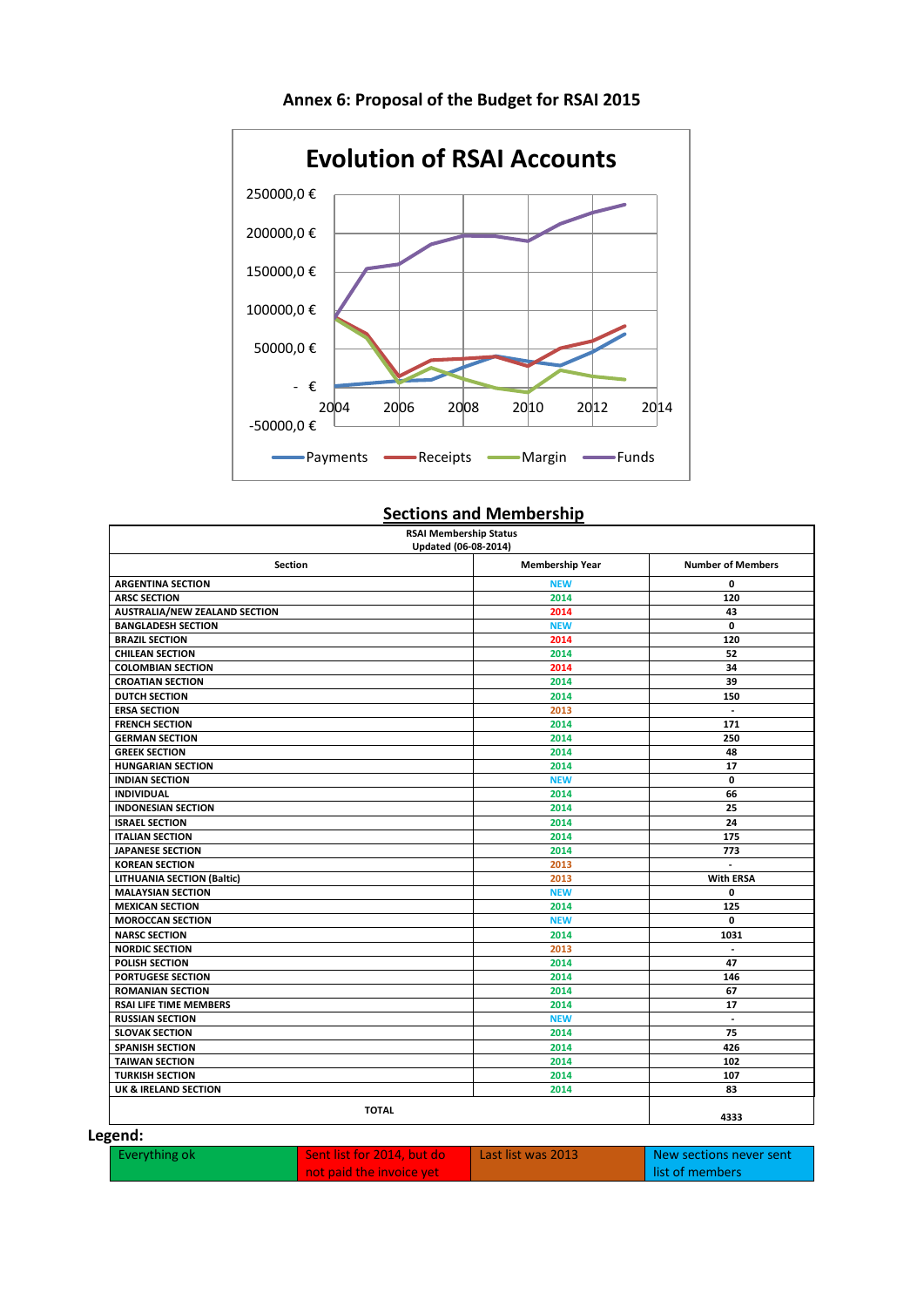|                 | <b>Budget 2015</b>         |                                                                    |              |
|-----------------|----------------------------|--------------------------------------------------------------------|--------------|
|                 | <b>Description</b>         |                                                                    | Total $(z)$  |
|                 | <b>RSAI MEMBERSHIPS</b>    | €                                                                  |              |
|                 |                            | MEMBERSHIP ARGENTINA SECTION<br>MEMBERSHIP ARSC SECTION            | 1.200,00€    |
|                 |                            | MEMBERSHIP AUSTRALIA/NEW ZEALAND SECTION                           | 430,00€      |
|                 |                            | MEMBERSHIP BALTIC SECTION                                          | 220,00€      |
|                 |                            | MEMBERSHIP BRAZIL SECTION                                          | 1.220,00 €   |
|                 |                            | MEMBERSHIP CHILEAN SECTION                                         | 520,00€      |
|                 |                            | MEMBERSHIP COLOMBIAN SECTION                                       | 340,00€      |
|                 |                            | MEMBERSHIP CROATIA SECTION                                         | 390,00€      |
|                 |                            | MEMBERSHIP DUTCH SECTION                                           | 150,00€      |
|                 |                            | MEMBERSHIP FRENCH SECTION                                          | 1.710,00€    |
|                 |                            | MEMBERSHIP GERMAN SECTION                                          | 2.500,00 €   |
|                 |                            | MEMBERSHIP GREEK SECTION                                           | 480,00 €     |
|                 |                            | MEMBERSHIP HUNGARIAN SECTION                                       | 170,00 €     |
|                 |                            | MEMBERSHIP INDONESIAN SECTION                                      | 250,00€      |
|                 |                            | MEMBERSHIP ISRAEL SECTION                                          | 240,00€      |
|                 |                            | MEMBERSHIP ITALIAN SECTION                                         | 1.750,00 €   |
|                 |                            | MEMBERSHIP JAPONESE SECTION                                        | 7.730,00 €   |
| <b>SALES</b>    |                            | MEMBERSHIP KOREAN SECTION                                          | 20,00 €      |
| <b>AND</b>      |                            | MEMBERSHIP MALYSIAN SECTION                                        | - €          |
| <b>SERVICES</b> |                            | MEMBERSHIP MEXICAN SECTION                                         | 1.250,00 €   |
|                 |                            | MEMBERSHIP MOROCCAN SECTION                                        | - €          |
|                 |                            | MEMBERSHIP NARSC SECTION                                           | 13.100,00 €  |
|                 |                            | MEMBERSHIP NORDIC SECTION                                          | 330,00€      |
|                 |                            | MEMBERSHIP POLISH SECTION                                          | 470,00€      |
|                 |                            | MEMBERSHIP PORTUGUESE SECTION                                      | 1.340,00 €   |
|                 |                            | MEMBERSHIP ROMANIAN SECTION                                        | 780,00€      |
|                 |                            | MEMBERSHIP SLOVAKIA SECTION                                        | 750,00€      |
|                 |                            | MEMBERSHIP SPANISH SECTION                                         | 4.260,00 €   |
|                 |                            | MEMBERSHIP TAIWAN SECTION                                          | 1.020,00 €   |
|                 |                            | MEMBERSHIP TURKISH SECTION                                         | 1.070,00 €   |
|                 |                            | MEMBERSHIP UK & IRELAND SECTION                                    | 830,00€      |
|                 |                            | MEMBERSHIPS INDIVIDUAL                                             | 3.300,00 €   |
|                 | JOHN WILEY & SONS          | PRIS AND RSPP 2014 PROFIT SHARE                                    | 15.000,00 €  |
|                 | LDT - WB                   | Advance on editorial and travel expenses payment 2015              | 25.000,00 €  |
|                 |                            | Editor's Expenses for PIRS and RSPP 2015                           | 7.400,00 €   |
|                 | <b>Autonomous</b>          | AUTONOMOUS ACTIVITIES (SUMMER COURSES, CONFERENCES)                | 35.000,00 €  |
|                 | <b>TOTAL REVENUES</b>      |                                                                    | 130.220,00 € |
|                 | <b>Accounts</b>            | <b>BILLING SOFTWARE LICENSE</b>                                    | 424,80€      |
|                 |                            | <b>Auditor and Accounting</b>                                      | 2.975,00 €   |
|                 | <b>Awards and Supports</b> | PLAQUES AND MEDALS                                                 | 500,00€      |
|                 |                            | <b>RSAI dissertation WINNER</b>                                    | 750,00 €     |
|                 |                            | The Peter Nijkamp Research Encouragement Award                     | 750,00€      |
|                 |                            | Martin Beckmann RSAI Annual Award                                  | 640,00€      |
| <b>COSTS OF</b> |                            | Conference bursaries                                               | 5.000,00 €   |
| <b>GOODS</b>    |                            | Joint sponsorship of events                                        | 5.000,00€    |
| <b>AND</b>      |                            | Early carrer grants                                                | - €          |
| <b>SUPPLIES</b> |                            | <b>Travel Grants</b>                                               | - €          |
| OF              |                            | <b>New Sections</b>                                                | 5.000,00 €   |
| <b>EXTERNAL</b> | <b>RSAI Secretariat</b>    | MANAGEMENT 2015 Central OFFICE (memberships, website, conferences) | 5.000,00€    |
| <b>SERVICES</b> | <b>Publishing Activity</b> | MANAGEMENT 2015 EDITORIAL OFFICE RSPP                              | 5.000,00€    |
|                 |                            | MANAGEMENT 2015 EDITORIAL OFFICE PIRS                              | 10.000,00€   |
|                 |                            | PIRS travel reimboursements                                        | 5.000,00 €   |
|                 |                            | RSPP travel reimboursements                                        | 5.000,00 €   |
|                 |                            | Newsletter editor                                                  | 2.000,00 €   |
|                 |                            | RSAI MEMBERSHIPS to JOHN WILEY & SONS LDT - WB                     | 28.603,16 €  |
|                 | <b>Autonomous</b>          | AUTONOMOUS ACTIVITIES (SUMMER COURSES, CONFERENCES)                | 35.000,00 €  |
|                 | <b>TOTAL COSTS</b>         |                                                                    | 116.642,96€  |
|                 | <b>NET PROFIT</b>          |                                                                    | 13.577,04 €  |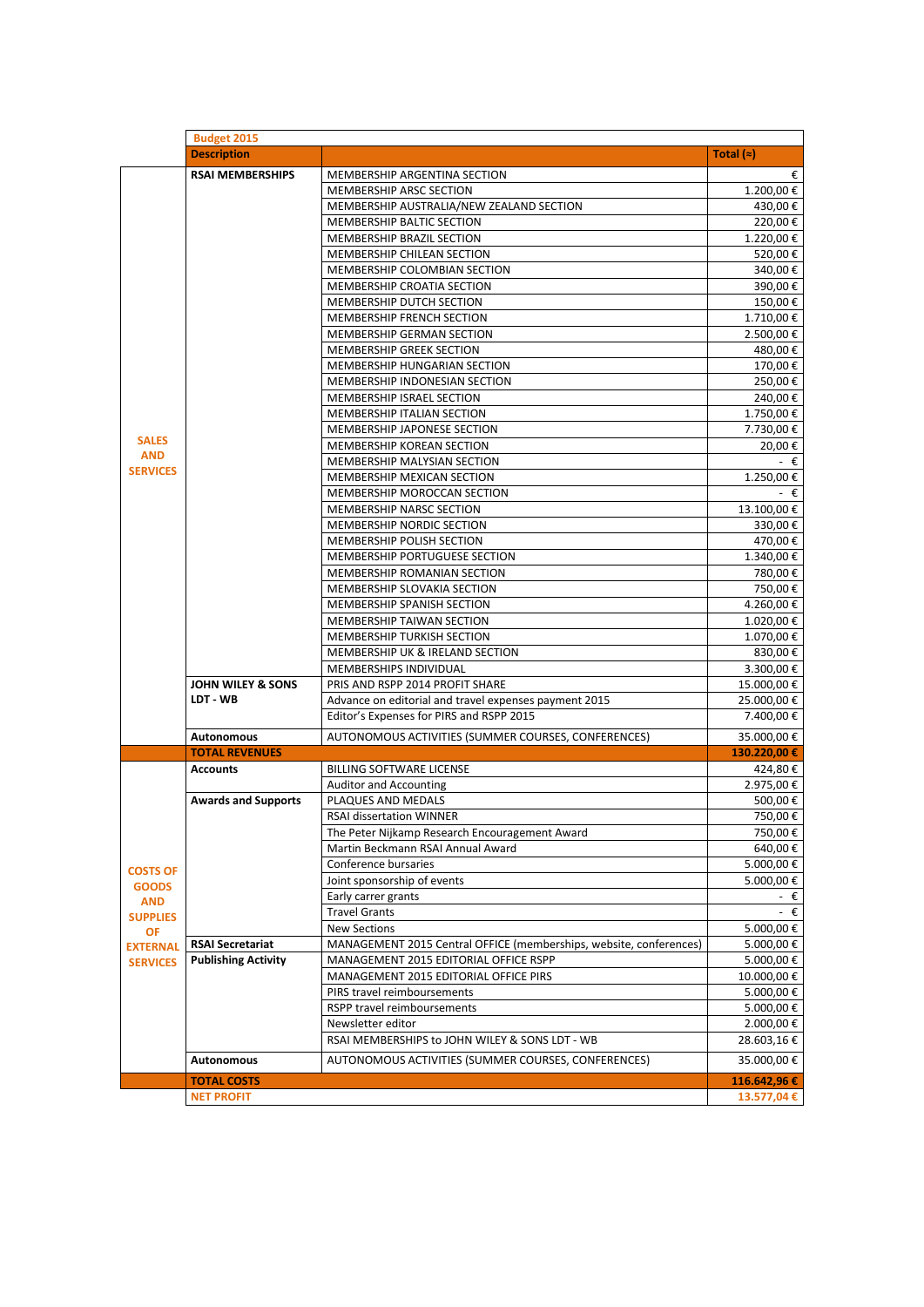# **Annex 6: Proposal for the Creation of a Latin American-Caribbean Supra Region of the RSAI**

**Introductory Remark.** The present writing is a formal proposal for a still-to-be-created Latin American-Caribbean supra region of the RSAI, conceived as a gradual process to it. The proposal comes as a decision taken in two special executive meetings of RSAmericas, ABER, and AMECIDER Presidents (Brazilian and Mexican sections) and some key invited members. The proponents wish to signal that they feel there is a momentum to it, and that the time is right to get this under way. They are aware that being a "proposal" it is not necessarily binding, but that it would greatly help underscore the contours of what a Latin American-Caribbean regional organization would entail, together with the gradual process to work for such end.

**THE PROPOSAL.** The present proposal is composed of the following seven points here outlined:

- 1) **Geographic scope**: In principle, it encompasses the set of Latin American and Caribbean countries and regions. It includes the Associations that exist as well as those that potentially could be created in the region in the future.
- 2) **Mission**: The mission is to foster the development of regions comprised within such geographic scope, according to the objectives of the RSAI, and giving particular attention to the way they are being involved in the globalization process, and to the role -actual and potential- they can play as actors within them. According to this mission, they will pay special attention to both the fact that regional science is essentially interdisciplinary, and that regions in this geographic area not only have economic as well as social, cultural and historic specificities, but also that they have come relatively late to the RSAI and global dynamics, -a double fact that gives a certain sense of urgency to work hard in reaching full maturity on such lines.
- 3) **Structure**: The structure will always be following RSAI guidelines and normativity, to which the eventual specificities offered by the geographic characteristics of our regions, will endeavor to comply.
- 4) **Membership conditions**: Accordingly, the membership conditions will be those established by the RSAI, both in terms of individual membership and of sections affiliation.
- 5) **Legal status**: The legal status of our associations will be in accordance with their respective country legal systems.
- 6) **Timeline for implementation**: This proposal embodies two levels for time implementation. First, to present a formal proposal to the RSAI Council during the NARSC conference in Washington, November 2014. Second, to establish a 6-9 months Task Force to work out the detail of how this proposal can come to concrete terms; such Task Force should include a representative of each Latin American section. Yet if the RSAI Council considers it appropriate, this proposal wants to make the suggestion that the RSAI Council can appoint to the Task Force, in its Washington meeting, one person able to address the broader framework of RSAI, plus one from NARSC and one from PRSCO.
- 7) **Action plan for next two years**: (1°) to implement the key recommendations of the Task Force both in our sections as well as those recommendations involving RSAI bodies; (2°) to get the active involvement of all our Latin American sections to start working for the gradual process of maturity of the still-to-be-created Latin American-Caribbean supra region of the RSAI; (3°) to help and support the bringing to conclusion of all formalities for the official establishment of the already under way Ecuadorian section; (4°) To report to RSAI Council in a year the advances achieved; (5°) to achieve in these two years-plan an important input to the process so that in the international Latin American-Caribbean meeting, proposed to take place in Chile in 2016, a substantial new Action Plan can be established for the coming years.